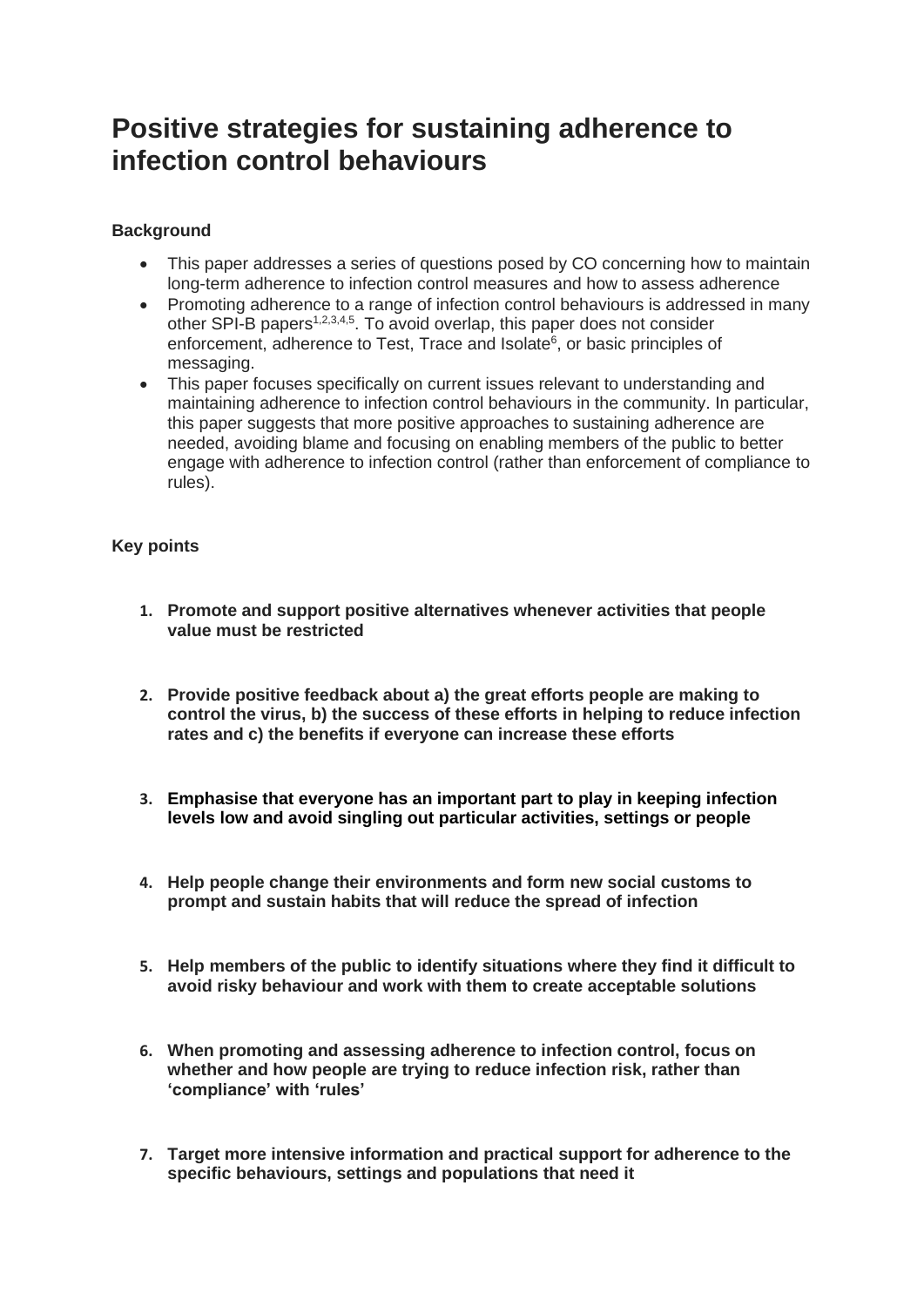# **Details**

# **1. Promote and support positive alternatives whenever activities that people value must be restricted**

When people are forced to stop or suppress a valued behaviour (e.g. social mixing) this can lead to negative emotions (anger, depression) and sometimes the suppressed behaviour may be replaced by another undesirable behaviour (e.g. conflict with those imposing the behavioural restrictions; social mixing at locations that are less 'covid secure')<sup>7</sup>. Promoting and supporting positive alternative behaviours may help to reduce these problems, by providing an immediate alternative source of enjoyment to reduce emotional distress<sup>8</sup>. When introducing unavoidable restrictions on behaviour to reduce infection transmission it may therefore be helpful to suggest and positively encourage less risky alternative behaviour<sup>9</sup>. For example, whenever announcing that a particular form of social interaction needs to be avoided (e.g. indoor mixing at university, hospitality settings or the home) then actively propose and support less risky forms of mixing. These could include carrying out the activity:

a) outdoors, socially distanced (e.g. fireworks or doorstep celebrations to replace indoor celebrations);

b) online (e.g. actively facilitating peer interaction between staff working from home or quarantining students);

c) in a different way (e.g. greeting with hand over heart gesture to replace embrace); d) at a later date (e.g. planning a summer family get together to replace meeting at Christmas).

## **2. Provide positive feedback about a) the great efforts people are making to control the virus, b) the success of these efforts in helping to reduce infection rates and c) the benefits if everyone can increase these efforts**

Focusing on failure leads to reduced self-confidence and lower motivation to try, whereas positive feedback about coping efforts leads to further effort<sup>10</sup>, particularly if combined with feedback that further effort is needed to reach the desired goal<sup>11</sup>. More positive messaging about the positive impact of the many ways in which members of the public are acting safely should help to increase confidence in the value of these efforts and the ability of everyone to make them. There is growing concern among members of the public that their considerable efforts to help control the spread of the virus have had no success. It is important to emphasise that the efforts the public have made have already had success in keeping infection rates much lower than they would have been while going back to work and other activities – but that we need to build on and extend these efforts in order to both save lives and avoid lockdown.

## **3. Emphasise that everyone has an important part to play in keeping infection levels low in all settings and avoid singling out particular activities, settings or people**

Avoid appearing to blame members of the public or particular subgroups for failing to implement infection control sufficiently as this will be perceived as (and may well be) unfair and is likely to lead to loss of cooperation among people with good intentions but imperfect adherence (who form a large proportion of the public)<sup>12 13</sup>. Drawing attention to non-adherence by a minority of people also undermines the social norms for adherence. If the cause of infection is blamed on particular activities (e.g. partying, protesting), settings (e.g. homes, geographical locations) or people (e.g. students) this causes division, resentment and stigma, and people who do not fit this profile will take less responsibility for infection control.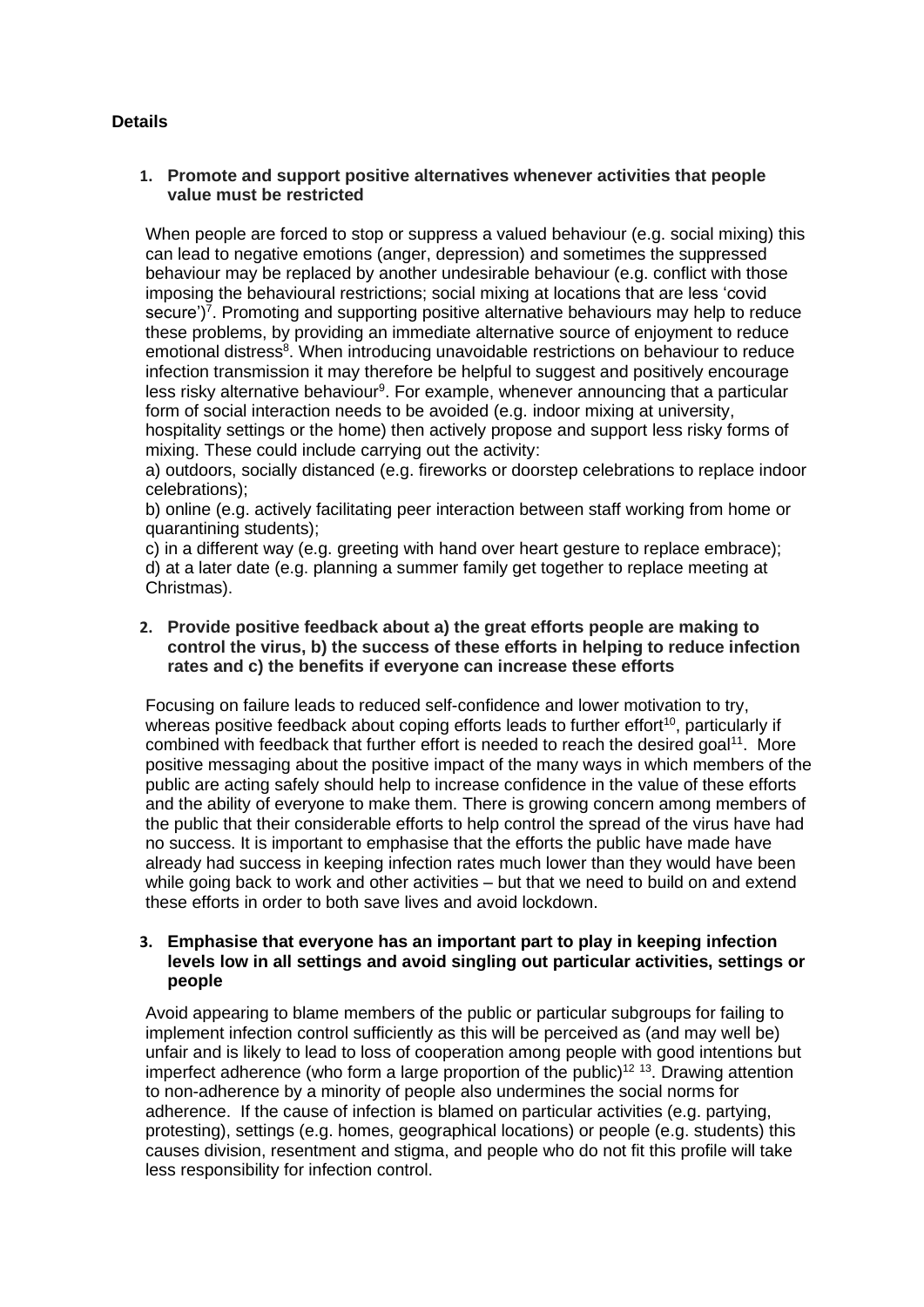It is important to remind people of the need for infection control in everyday settings (e.g. the home, or when mixing with people they know well) as people often feel safer and so relax their guard in spaces which are familiar and inhabited by people they are close to. However, focusing attention on particular settings where infections have been shown to occur is problematic because it is easier to track infection spread in some settings (e.g. home, work) which makes it seem as if other settings are less risky than they may really be. Infection patterns rapidly change, and so it is also important not to focus attention only on the populations, settings and activities that seem most relevant at one particular point in time.

#### **4. Help people change their environments and form new social customs to prompt and sustain habits that will reduce the spread of infection**

Habit is one of the most powerful influences on behaviour; habitual behaviour is automatically cued by the environments and situations in which it has previously occurred<sup>14,15</sup>. Behaviour is also strongly influenced by the behaviour of people around us or the social groups we identify with. People need help to replace familiar habits for social interaction (e.g. sitting or standing close together, hugging) with lower risk habits<sup>16</sup>. It is important to root these new habits in accepted values and norms since people are generally resistant to attempts to change group culture. For example, it is helpful to explain that we are not showing less care for others by avoiding hugging, but rather that we express our care in a time of pandemic by not endangering the health of loved ones/fellow group members by hugging them<sup>17</sup>.

Environmental restructuring such as ground markings to support social distancing is helpful to prompt habitual behaviour but could be used more widely – for example, putting stickers on windows to prompt regular airing of spaces, or providing increased socially distanced seating to replace benches. It is also helpful to encourage people as well as organisations to restructure their own environments to prompt low risk behaviour – for example, providing sanitising facilities at the entrance to their home, organising seating in the home to support social distancing from visitors, or putting masks in all their coats and bags so there will always be one when they go out. Health promotion campaigns can support new social practices for communicating caring and respect (e.g. mask-wearing to protect workers) or sympathy and affection (e.g. the hand over heart gesture).

#### **5. Help members of the public to identify situations where they find it difficult to avoid risky behaviour and work with them to create acceptable solutions**

Research into supporting other difficult long-term behavioural restrictions (e.g. dieting, avoiding alcohol) has highlighted the importance of helping people anticipate and manage difficult situations (such as family visits or celebrations, or being asked to quarantine)<sup>18,19</sup>. An effective way of helping people adhere to good intentions is to encourage them to form 'if-then' plans that will be prompted by a particular context – for example, 'If I meet a friend then I will make a hand over heart gesture right away as a friendly way to remind us both to keep our distance'; 'If I am going to eat a snack using my hands then I will wash my hands first'.

To ensure that a non-intentional 'lapse' in behaviour does not lead to giving up efforts to change behaviour it is vital not to encourage blame, which leads to denial and resistance. Instead, acknowledge that lapses will occur and that as long as they are only occasional or minor they do not undermine the benefits of successfully changing behaviour most of the time, or as much as possible<sup>20</sup>. For example, if people find it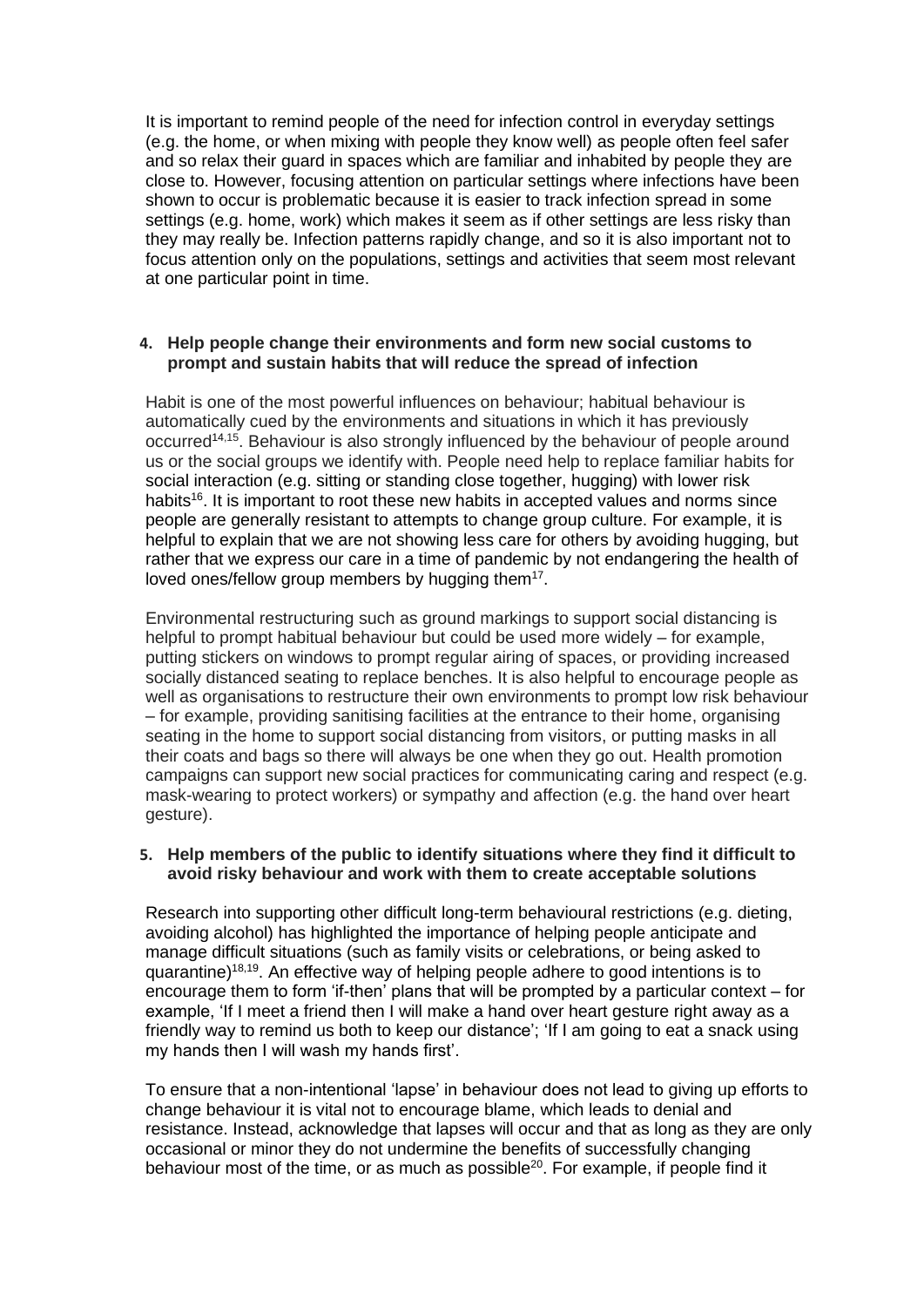emotionally or practically impossible to avoid making contact with someone outside their household then they should be encouraged to make meeting that person as safe as possible, for example by self-quarantining before meeting (reducing contact with other people as far as possible for 14 days) and avoiding close and prolonged contact when meeting.

The concept of 'fatigue' employed in the WHO report 'Pandemic Fatigue: Reinvigorating the Public to Prevent COVID-19'<sup>21</sup> is too general to be helpful as this term groups together many very different reasons for non-adherence, which vary across different behaviours, populations and contexts. However, the elements of the report that address the question of how to 're-invigorate' adherence are mainly appropriate, useful and consistent with previous SPI-B advice and with this paper. These elements include the key strategies (Understand people; Engage people as part of the solution; Allow people to live their lives, but reduce risk; Acknowledge the hardship people experience), the cross-cutting principles (Transparency; Fairness; Consistency; Coordination; Predictability) and the suggested concrete actions.

#### **6. When promoting and assessing adherence to infection control, focus on whether and how people are trying to reduce infection risk, rather than 'compliance' with 'rules'**

Autonomous motivation (self-directed engagement with the activity in order to achieve valued goals) is a very important influence on behaviour, and should be harnessed to support 'extrinsic motivation' (obeying rules). This was accomplished effectively by the 'Stay Home, Save Lives, Protect the NHS' message, which links public efforts to control the virus directly to very high value goals shared by everyone. Autonomous motivation is not promoted by telling people to comply with rules, but can be promoted by highlighting the benefits of keeping infection levels low in order to prevent avoidable Covid deaths, maintaining NHS capacity for treating other health problems, and allowing important activities to continue safely (e.g. work, school, small meetings with family and friends).

Evidence from CO and other surveys indicates that most people of all ages report trying to follow the rules, but there is considerable confusion about what they are and the rationale for them. The rules issued by different authorities (e.g. government, workplaces, educational settings) are difficult to follow because they vary across places and times, and may be inconsistent. Shifting the focus from compliance with rules to assessing understanding and implementation of specific risk reduction behaviours can provide a useful indication of engagement with levels and types of behaviour likely to affect transmission.

Asking about specific behaviours also reduces the risk of eliciting 'socially desirable' responses that overestimate adherence. For example, research by several teams shows that when people are asked if they followed government advice to stay at home they often reply that they did, but if asked if they left the home for reasons they believe to be socially acceptable (e.g. essential shopping) they reveal that they did so<sup>11</sup>. By focusing on risk reduction, it is possible to appreciate, support and build on the efforts people may make to reduce risk when following the rules precisely may not seem appropriate or feasible to them. For example, although younger age is much the strongest predictor of reporting not fully following government advice, 80% of young adults report mainly following the advice<sup>22</sup>, suggesting that levels of intentional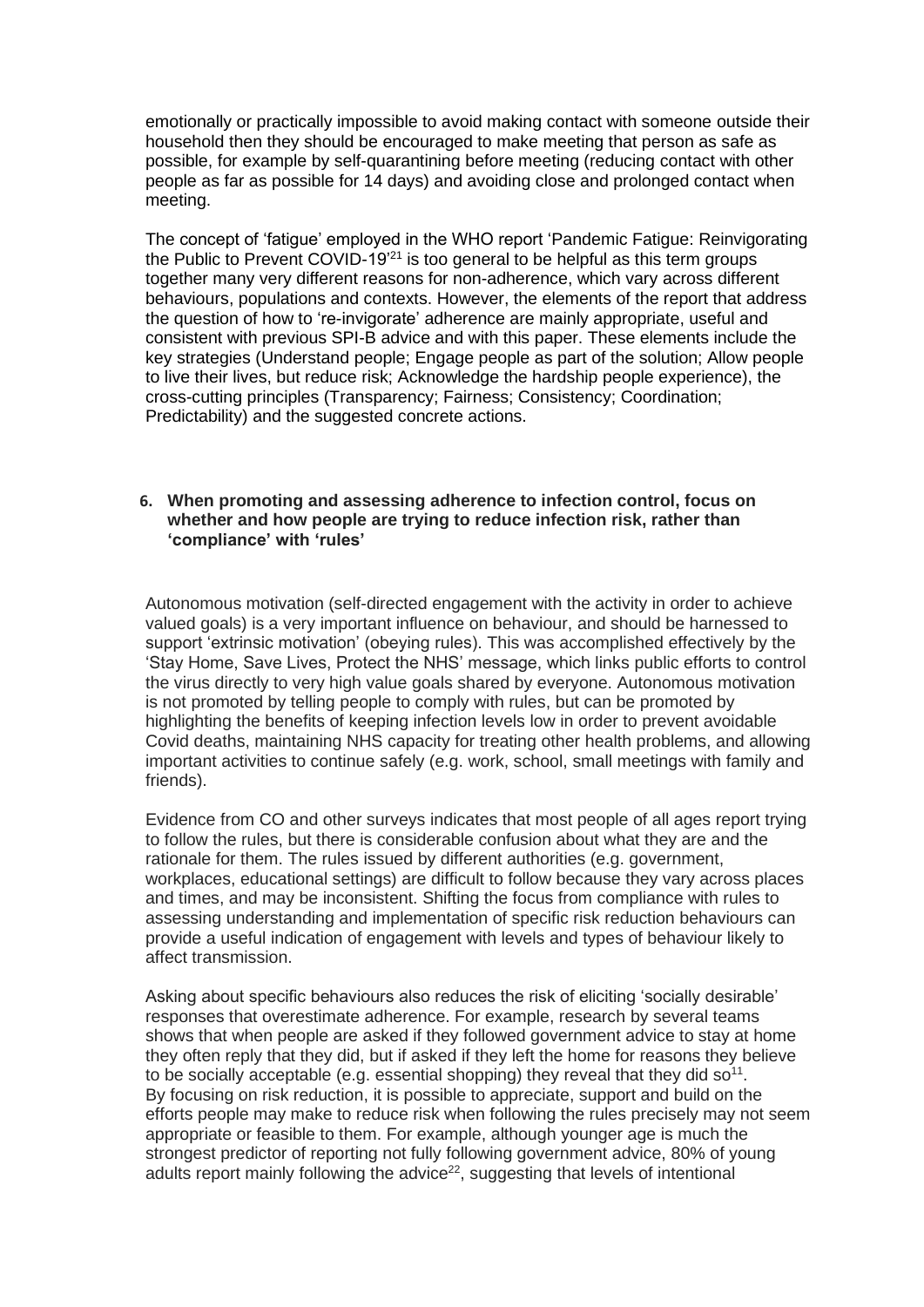substantial non-adherence are low even in this age group.

#### **7. Target more intensive information and practical support for adherence to the specific behaviours, settings and populations that need it**

Research on non-adherence in many contexts has shown that it is often unintentional or partial, and is frequently due to lack of information or emotional or practical barriers rather than lack of motivation<sup>23</sup>. Broad self-report measures of adherence (e.g. using face-masks, complying with government recommendations or 'Covid-secure' organisational policy) can only assess intentional, self-disclosed and comprehensive non-engagement with behaviour. Observational, qualitative and participatory studies can provide more objective or fine-grained detail about risky departures from full implementation (e.g. contexts in which masks are not worn, elements of implementing 'Covid-secure' guidance that workplaces may have been overlooked) and the reasons for non-adherence to particular measures in particular contexts.

Once the specific knowledge gaps and barriers have been identified, participatory codesign can be used to develop acceptable and feasible solutions, effective support for them and persuasive new messages. For example, many people do not realise that aerosol virus can collect through prolonged sharing of indoor spaces; conveying this knowledge would help people to understand the reason for restricting household mixing as well as the importance of ventilation. There is also evidence of infection transmission within the home; advice on how to improve adherence to infection control in the home is given in a previous paper<sup>24</sup>.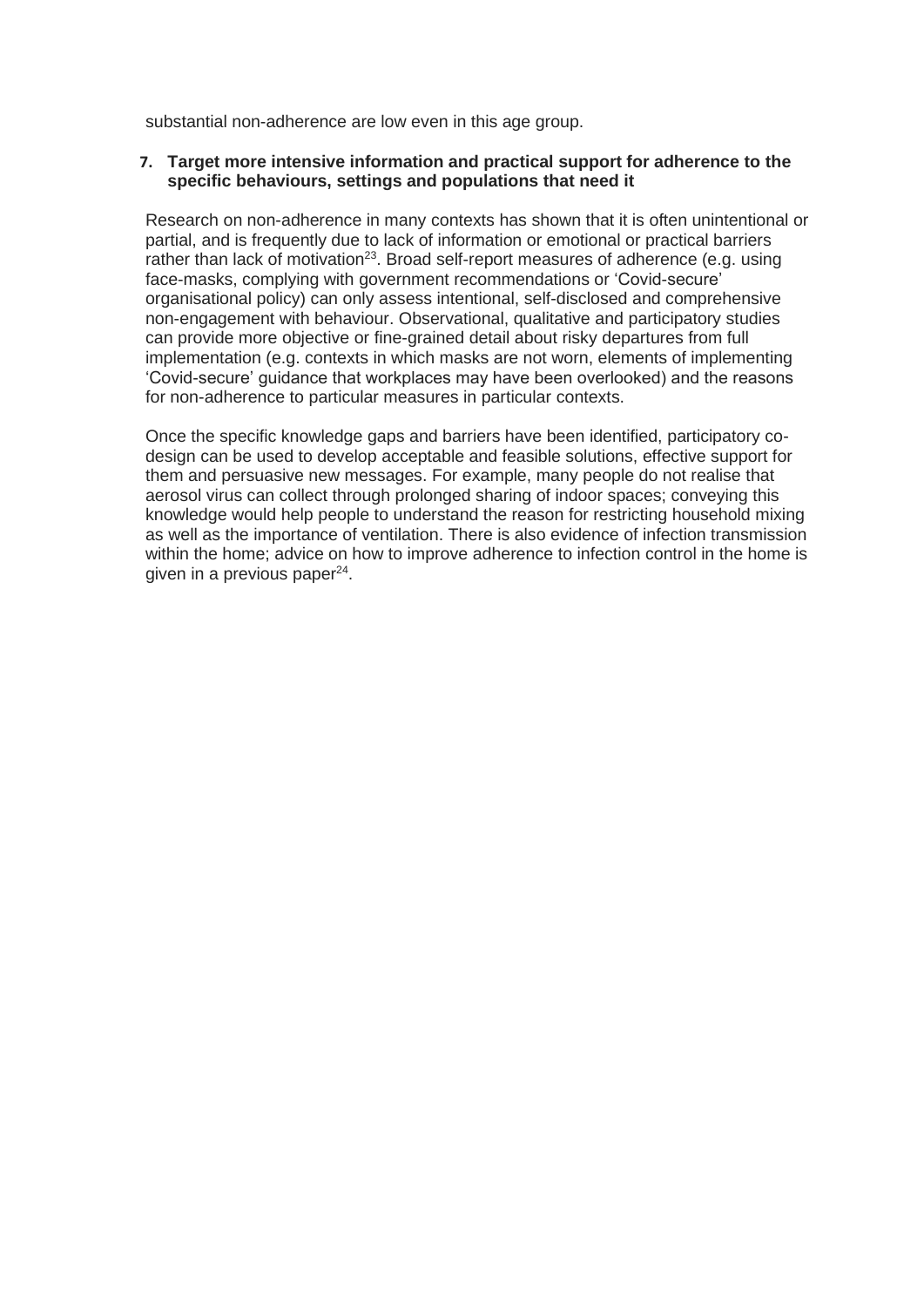#### Appendix: Supporting positive alternative activities

## General principles

When suggesting or supporting alternative activities:

1. Suggest activities likely to be enjoyable and to benefit mental health. These include activities involving physical activity, social interaction, outdoor activity, creativity, and helping others. These activities will be especially important to allow when restriction of other activity is prolonged and extensive, unless there is evidence that they are not being carried out safely.

2. Provide a range of options suitable for people in different circumstances and with different preferences

3. Use co-design with diverse people and communities to ensure that options suggested are acceptable, accessible, affordable and feasible for them

4. Ensure that activities suggested can be done safely without increasing infection risk. For example, to ensure that outdoor activities do not attract crowds and that all social interactions are distanced they should be small scale and advertised only through local community networks.

#### Example activity suggestions

- Organise volunteer activities, such as providing enhanced social and practical support for people self-isolating, quarantining or shielding (e.g. daily online/phone/doorstep contact, shopping, dog walking, gardening)
- Support local organisation of regular distanced, non-contact small group outdoor physical activity, such as walks, fun runs, throwing competitions (e.g. frisbee), Tai Chi, gym sessions
- Encourage small-scale, socially distanced commercial and non-commercial outdoor hospitality, such as doorstep coffee hour, pop up food and hot drink stalls or tables
- Engage local artists in providing outdoor exhibitions, performances, classes or attractions
- Sponsor and support engagement with online groups, such as the WhatsApp street groups formed in the lockdown; online quiz nights or bingo; music, photography, reading, film or theatre clubs, online physical activity classes
- Challenge the community to create weekly themed window displays (e.g. animals, space ships) for children to find and photograph
- Organise or encourage online buddy systems for isolating people to keep in contact and share experiences daily
- Consider opportunities for drive-in events at car parks, as these will be suitable for families and people with disabilities, e.g. drive-in movies, concerts, or screened sports events
- Encourage communities and organisations to organise small scale outdoor entertainments, e.g. cookery competitions, fun dog shows, skate boarding or aerial drone displays, fireworks

<sup>&</sup>lt;sup>1</sup> Michie S, West R, Rogers MB, Bonell C, Rubin GJ, Amlôt R. Reducing SARS-CoV-2 transmission in the UK: A [behavioural science approach to identifying options for increasing adherence](https://onlinelibrary.wiley.com/doi/full/10.1111/bjhp.12428) to social distancing and shielding [vulnerable people.](https://onlinelibrary.wiley.com/doi/full/10.1111/bjhp.12428) *British Journal of Health Psychology* 2020; doi: 10.1111/bjhp.12428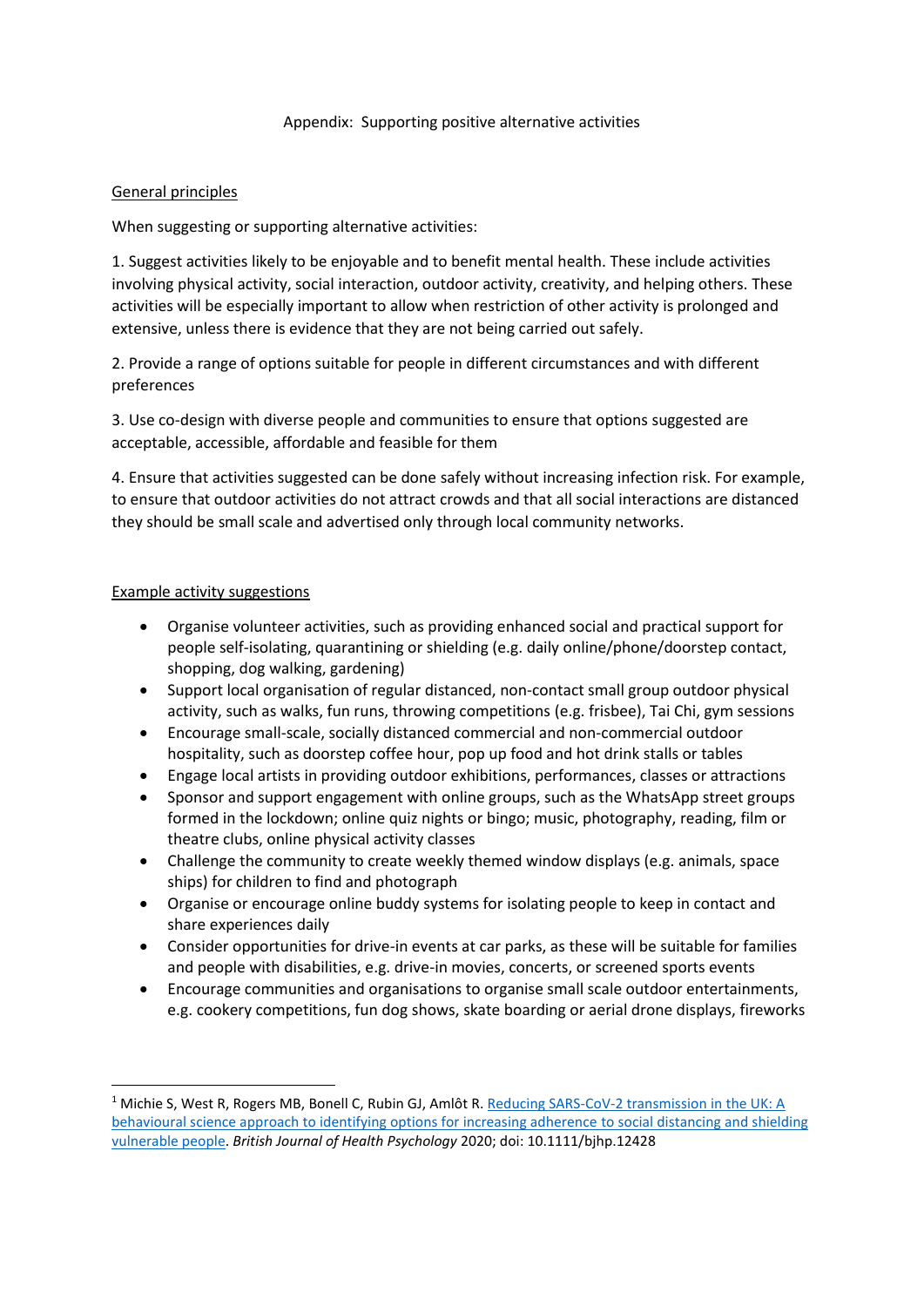<sup>2</sup> Bonell C, Michie S, Reicher S, West R, Bear L, Yardley L, Curtis V, Amlôt R, Rubin GJ. Harnessing behavioural [science in public health campaigns to maintain 'social distancing' in response to the COVID](https://jech.bmj.com/content/jech/early/2020/05/07/jech-2020-214290.full.pdf)-19 pandemic: key [principles.](https://jech.bmj.com/content/jech/early/2020/05/07/jech-2020-214290.full.pdf) *Journal of Epidemiology and Community Health* 2020; doi: 10.1136/jech-2020-214290

<sup>3</sup> SPI-B. [Theory and evidence base for initial SPI-B recommendations for phased changes in activity restrictions.](https://assets.publishing.service.gov.uk/government/uploads/system/uploads/attachment_data/file/892031/S0470_Theory_and_evidence_base_for_initial_SPI-B_recommendations_for_phased_changes_in_activity_restrictions.pdf) April 2020.

<sup>4</sup> SPI-B. [Public Health Messaging for Communities from Different Cultural Backgrounds.](https://assets.publishing.service.gov.uk/government/uploads/system/uploads/attachment_data/file/914924/s0649-public-health-messaging-bame-communities.pdf) July 2020.

<sup>5</sup> SPI-B. Principles for co-production of guidance relating to the control of COVID-19. July 2020. Available from the SPI-B secretariat.

<sup>6</sup> SPI-B. [The impact of financial and other targeted support on rates of self-isolation or quarantine.](https://www.gov.uk/government/publications/spi-b-impact-of-financial-and-other-targeted-support-on-rates-of-self-isolation-or-quarantine-16-september-2020) September 2020.

<sup>7</sup> Polivy J. [The Effects of Behavioral Inhibition: Integrating Internal Cues, Cognition, Behavior, and](https://www.jstor.org/stable/1449553?seq=1)  [Affect.](https://www.jstor.org/stable/1449553?seq=1) *Psychological Inquiry*, vol. 9, no. 3, 1998.

8 Kwasnicka D, Dombrowski SU, White M, Sniehotta F. Theoretical explanations for maintenance of behaviour change: a [systematic review of behaviour theories,](https://www.tandfonline.com/doi/pdf/10.1080/17437199.2016.1151372) *Health Psychology Review*, 10:3, 2016; doi: 10.1080/17437199.2016.1151372

<sup>9</sup> Patey AM, Hurt CS, Grimshaw JM, Francis JJ. [Changing behaviour 'more or less'—](https://implementationscience.biomedcentral.com/articles/10.1186/s13012-018-0826-6)do theories of behaviour [inform strategies for implementation and de-implementation? A critical interpretive synthesis.](https://implementationscience.biomedcentral.com/articles/10.1186/s13012-018-0826-6) *Implementation Sci* 13, 134, 2018; doi: 10.1186/s13012-018-0826-6

<sup>10</sup> Strecher VJ, Vellis BM, Becker MH, and Rosenstock IM. The Role of Self-Efficacy in Achieving Health Behavior [Change,](https://journals.sagepub.com/doi/10.1177/109019818601300108) *Health Education Quarterly* 13, no. 1, 1986; doi: 10.1177/109019818601300108

<sup>11</sup> Fishbach A, Eyal T, Finkelstein SR. [How positive and negative feedback motivate goal pursuit.](https://psycnet.apa.org/record/2010-16199-002) *Social and Personality Psychology Compass*, 4(8), 2010; doi: 10.1111/j.1751-9004.2010.00285.x

<sup>12</sup> Bonell, C., et al., "Dark logic" – theorising the harmful consequences of public health interventions. Journal of Epidemiology and Community Health, 2015. 69(1): p. 95-8.

<sup>13</sup> L.E. Smith, R. Amlôt, H. Lambert, I. Oliver, C. Robin, L. Yardley, G.J. Rubin, Factors associated with adherence [to self-isolation and lockdown measures in the UK: a cross-sectional survey,](https://www.sciencedirect.com/science/article/pii/S003335062030319X?via%3Dihub) Public Health, Volume 187, 2020, Pages 41-52, ISSN 0033-3506, https://doi.org/10.1016/j.puhe.2020.07.024.

<sup>14</sup> Hagger MS. Habit and physical activity: Theoretical advances, practical implications, and agenda for future [research.](https://www.sciencedirect.com/science/article/abs/pii/S1469029218305867) *Psychology of Sport and Exercise* 42, 2019; doi: 10.1016/j.psychsport.2018.12.007

<sup>15</sup> Gardner B, Lally P, Wardle J. Making health habitual: the psychology of 'habit-formation' and general [practice,](https://www.ncbi.nlm.nih.gov/pmc/articles/PMC3505409/) *British Journal of General Practice* vol. 62,605, 2012; doi: 10.3399/bjgp12X659466

<sup>16</sup> Bargh JA, Williams EL[. The Automaticity of Social Life.](https://www.ncbi.nlm.nih.gov/pmc/articles/PMC2435044/) *Current directions in psychological science* vol. 15,1, 2006; doi:10.1111/j.0963-7214.2006.00395.x

<sup>17</sup> Turner, J.C. (1990) Social Influence. Milton Keynes: Open University Press

<sup>18</sup> Lawlor ER, Hughes CA, Duschinsky R, Pountain GD, Hill AJ, Griffin SJ, Ahern AL. Cognitive and behavioural [strategies employed to overcome "lapses" and prevent "relapse" among weight‐loss maintainers and](https://onlinelibrary.wiley.com/doi/full/10.1111/cob.12395)  [regainers: A qualitative study.](https://onlinelibrary.wiley.com/doi/full/10.1111/cob.12395) *Clinical Obesity* 10:e12395, 2020; doi: 10.1111/cob.12395

<sup>19</sup> Mason F, Farley A, Pallan M, Sitch A, Easter C, Daley AJ. Effectiveness of a brief behavioural intervention to [prevent weight gain over the Christmas holiday period: randomised controlled trial](https://www.bmj.com/content/363/bmj.k4867) *BMJ* 363 :k4867, 2018; doi: 10.1136/bmj.k4867

<sup>20</sup> Larimer ME, Palmer RS, Marlatt GA. Relapse prevention. An overview of Marlatt's cognitive-behavioral [model.](https://pubmed.ncbi.nlm.nih.gov/10890810/) *Alcohol Res Health*, 23(2), 1999.